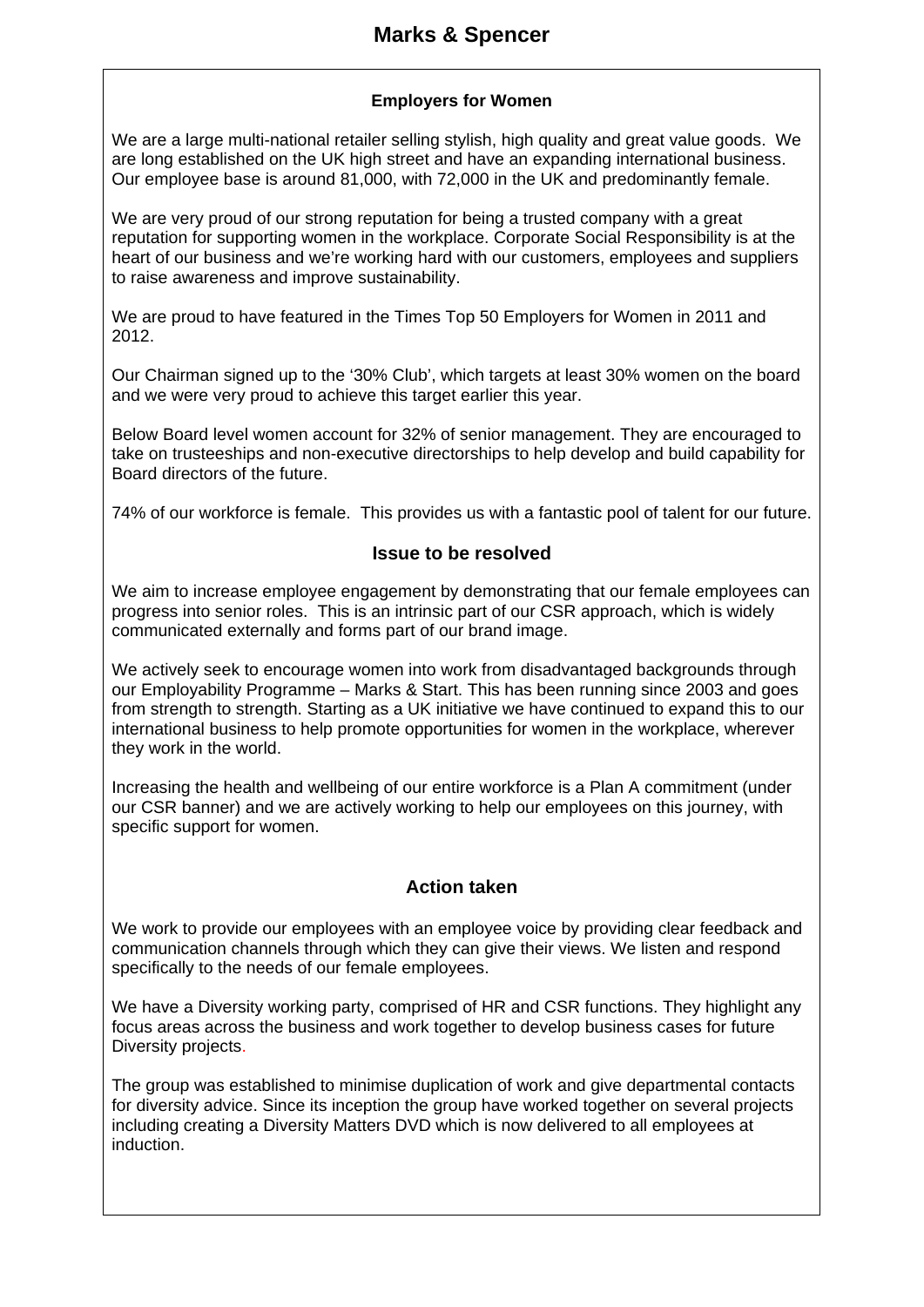We run an annual employee engagement survey and ensure we split all results by gender so fully understand responses by women across the organisation. We were delighted with the results from last year's survey. The female engagement index showed in Retail 76% of women versus 73% of men and in Head office 79% of women compared to 77% of men are highly engaged. This year we are trialling an open comments box to better understand our employees, and we will be particularly focused on the responses from our female employees. We have also increased the frequency of the survey with quarterly 'pulse' surveys so we can keep close to our people and their engagement with the business.

We have consistently removed barriers to work for all of our employees by introducing flexible working early and often over and above our legal requirements. For example:

- We removed the default retirement age in 2001 10 years ahead of the Government legislation because employees and line managers were telling us they wanted to be able to retain an experienced workforce and give people a choice
- In 2003 M&S was one of the first businesses to introduce the right to request flexible working to ALL employees. We have some great statistics
	- 73% of female employees work part-time
	- 83% of over 50's work part-time
- In 2006 we introduced flexible retirement allowing people to take their pension benefits and continue working. In 2010 85% of those taking their pension carried on working for M&S and the majority of these were women

The combination of these strategies, ensure we are an employer of choice for women by offering flexible employment opportunities and will help us to ensure we have more female candidates in senior roles within our business.

All senior managers have committed to the actions in our CSR report. We have included gender reporting within our CSR report in recent years in an open and transparent way. We will set ourselves stretching targets and this will further strengthen our approach on workplace diversity.

We have worked pro-actively with a number of charity partners to set and achieve stretching targets to enable women to gain work experience and gain employment and our Marks & Start programme is a continual focus.

As part of our focus on health and wellbeing, we launched 'Plan A Health.com' in 2010 an interactive website in addition to a comprehensive breast screening offer for women that focuses on the over 40's and has been offered for many years to female employees and spouse/partners of male employees.

Under our Retail Ambassador programme, employees go in to schools to teach pupils about careers in retail. The Retail Ambassador Programme (RAP) is an offshoot from the National Skills Academy for Retail (NSA) and Skillsmart UK (prior to changes to this organisation) aimed at improving the skill base in the Retail Sector. It is a nationwide programme which operates in partnership with retail employers and educational institutions with the aim to inspire young people aged 14 years and above to pursue a successful career in retail.

## **Result**

We have created a positive culture for women by offering part time opportunities and flexible working options, which have resulted in a 73% female part-time workforce. These include for example women job sharing at all levels up to and including senior managers in the business and term-time contracts, which our employees tell us are important to them.

We have female role models in senior positions across our Company, within Retail 50% of Store Managers are women and at the top level 31% of our board were women in 2012.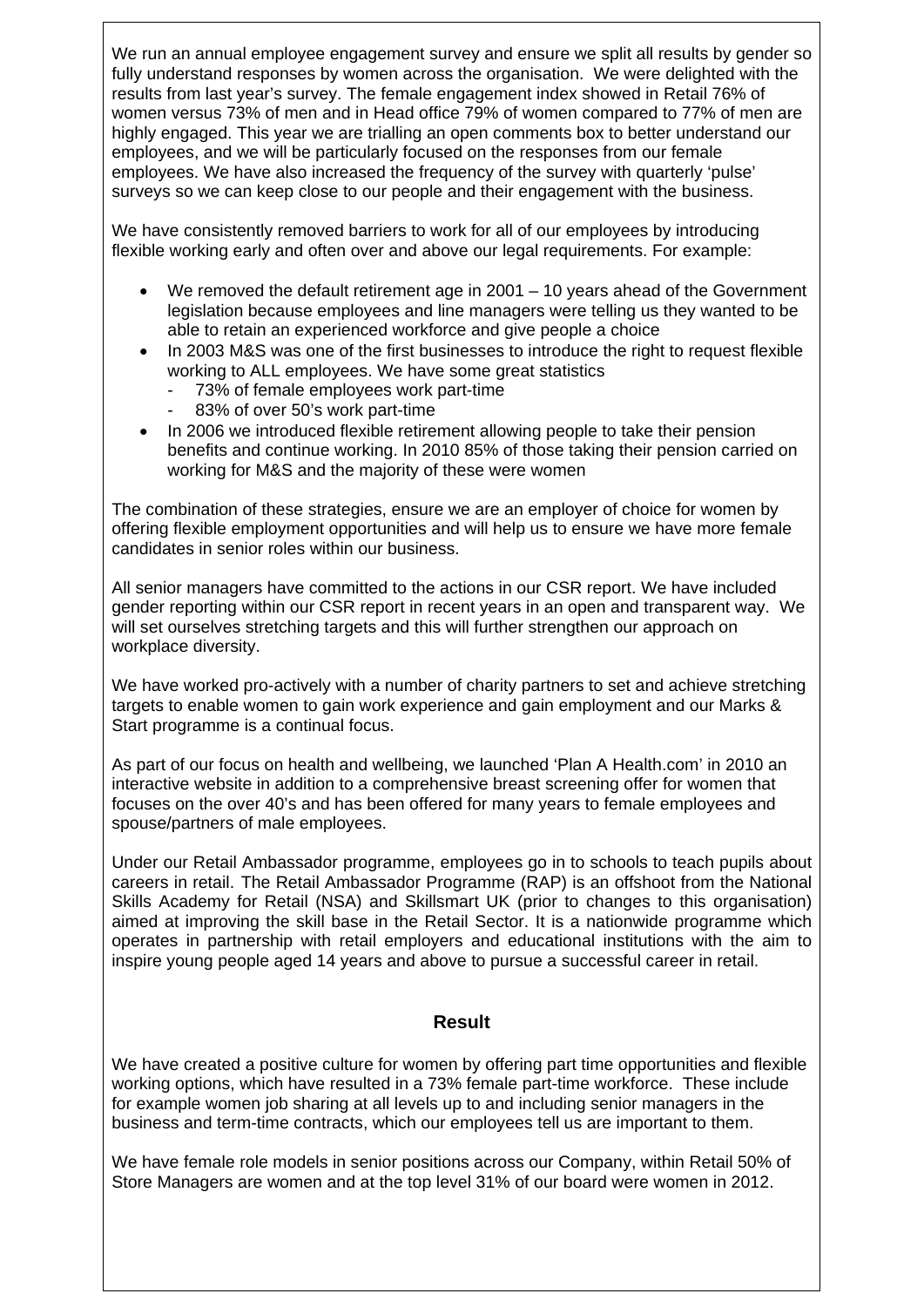Our strong CSR initiatives have also helped us support women back into the workplace. Some 5,000 people have been through the Marks & Start programme since it started; we have targeted lone parents (98% of whom are women) and work with a charity partner to provide them with work experience. 40% of participants go on to find jobs with us or another employer. Many ex-participants volunteer to become buddies for new participants, wanting to pass on their positive experiences. Therefore buddies are often women, and can relate to the challenges of participants entering the job market. The role of a buddy can be recognised as a step on the organisation's career path of a Customer Assistant. 82% of buddies learned new skills, 93% feel motivated by involvement and 81% say it makes the company a better place to work.

On PlanAHealth.com we run many health initiatives including weight loss and exercise challenges and get people involved as teams across the business to meet the challenges' targets. The majority of participants were female. In a recent weight loss challenge the winning team of 5 people (4 women) lost 4.5 stones or 28.6 kg with total participant weight loss at an amazing 3000kg.

We also introduced a 'Manage your Menopause' micro-site which had a video and tips on the wellbeing website; this received extremely positive feedback from our female employees.

Our National Business Involvement group (BIG) has 20 women representatives (83%). This group has been elected to represent our 72,000 employees across the UK on key business issues and change. Our business is dedicated to informing, involving and consulting with this group. The group has influenced major policy changes, e.g. absence policy, refund policy and holiday booking policy.

The BIG Idea scheme – which involves National BIG was introduced in 2010 when results from our Your Say Survey told us that people wanted to be listened to and get involved. Every quarter, a Director poses a question on a specific business issue and employees can submit their ideas and the winner earns the chance to play a part in making the idea happen. We have had particularly high engagement in the scheme from women and this year 68% of the ideas reaching the quarterly Top Ten have been from women.

We conduct a comprehensive pay review by gender across our business annually and this data is reviewed by our HR Leadership team and actions agreed. Pay ranges are attached to roles and are made available in an open and transparent way on our employee intranet. Our Reward team carry out external benchmarking throughout the year and monitor the impact of managerial pay decisions.

Since we removed the Default Retirement Age in 2001 and introduced Flexible Retirement in 2006 where employees can start drawing their pension whilst continuing to work for us, our number of employees aged 65+ has more than doubled, improving the age diversity of our female population.

By extending flexible working and offering part time opportunities, supported by a clear career management process, we've helped women stay in key roles and continue to progress their careers. We have therefore retained high performing progressive women, increasing engagement.

## **Next Steps**

Our flexible working policy gives line managers the confidence to view flexible working in a positive light, giving requests due consideration prior to making a decision. Flexible working will be further embedded by making information more accessible to employees, making employees more aware of options available to help them achieve a work life balance.

We remain committed to supporting employability in our communities and Marks & Start plays a key role for us on this strategy. Last year and this year we will achieve around 1,000 Marks & Start placements across our stores. We have already expanded our employability programme internationally and to date have provided 300 women across Sri Lanka, India and Bangladesh work placement opportunities.